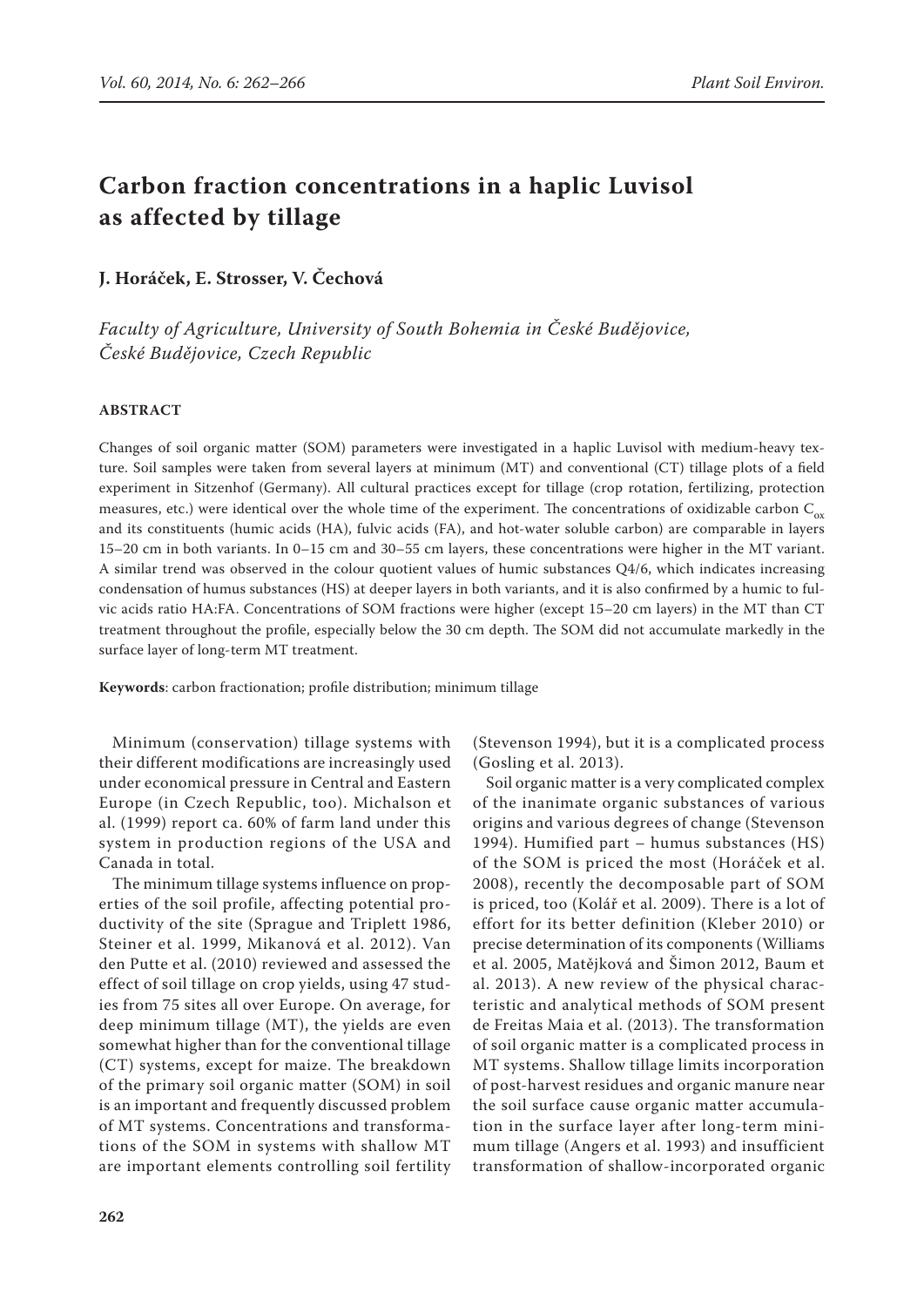residues to humus. Most studies focused on the content of soil SOM and concentrations of soil oxidizable carbon (SOC –  $C_t$ ,  $C_{ox}$ ) in the surface layer or topsoil (Sprague and Triplett 1986, Guo and Wang 3013) including their soil sequestration (Comeau et al. 2013). Few studies focused on other depths (Horáček et al. 2008). A higher content of SOC in the MT than in CT soil was usually recorded, particularly to a depth of 10 cm. The similar results were summarised by Lal and Kimble (1997), who suggested the possibility of land evaluation based on temporal changes in the SOC content. Grant (1997) used modelling of the SOC content in MT systems and found a good correspondence between the model-computed and experimentally determined SOC (the content of SOC in MT soil was also higher than in CT).

The aim of this study was to determine the profile distribution of quantitative and qualitative parameters of SOM in a haplic Luvisol and their relationships under a long-term MT and CT systems in a field experiment.

## **MATERIAL AND METHODS**

**Environmental setting**. The field experiment was performed in Sitzenhof (Germany). The experimental and control sites were situated in a ~200 ha field at an elevation of 430 m a.s.l. The average annual air temperature is 7°C and average annual precipitation is 670 mm. The soil type is haplic Luvisol (WRB 2007) of medium up to heavy texture (clay loam – clay at depth to 0.2 m, clay to deeper depths (about  $250$  g/kg particles < 0.01 mm). The control site  $({\sim}40 \text{ m}$  wide and  ${\sim}800 \text{ m}$  long, situated in the middle of field) was annually tilled by plough to  $\sim$  26–28 cm depth. In contrast, a shallow (4 cm to 15 cm) minimum tillage was used on the experimental site (the rest of field) since 1987. The deeper aeration process (app. 15 cm), including organic fertilization – cattle (mostly) and pig slurry in dose 300–400 t/ha, was used once in 4–5 years. The seed exactors were used in the start of the experiment, later skived seed machines were used, too. This experiment was carried out since 1997. The field experiment was established as a rotation of winter pea (*Pisum sativum* L.), winter wheat (*Triticum aestivum* L.), maize on silage (*Zea mays* L.) and winter wheat. The yields of winter pea in the sampling year were comparable; 4.1 t/ha for MT and 4.2 t/ha for CT

and yields of winter wheat were 7.4 t/ha for MT and 7.2 t/ha for CT in the next year. The other cultural practices (fertilisation type and rate, rotation of crops, pesticide application, etc.) except for tillage were the same in both plots.

**Soil analyses**. Soil samples were taken from four soil pits at 5 cm layers to a depth of 55 cm in each of the MT and CT sites, for each pit and each layer separately; they were not mixed to make composite samples.

Soil samples were pulverised (Pulverisette 8; Fritsch, Germany) to < 2 mm after air-drying. Subsamples were further pulverised to < 0.25 mm (Laborette 27; Fritsch, Germany) for determination of oxidizable carbon  $(C_{ox})$  and fractionation of humic substances.

Soil organic matter was characterised by the following fractions: oxidizable carbon content in soil, oxidizable carbon of humic substances ( $C_{HS}$  =  $C_{HA}$  +  $C_{FA}$ ), humic acids ( $C_{HA}$ ) and fulvic acids  $(C_{FA})$  in the alkaline extracts (0.1 mol/L sodium pyrophosphate in sodium hydroxide) and hotwater soluble carbon  $(C_{\text{hws}})$  according to Weigel et al. (1998). Carbon analyses were performed as chemical oxygen demand (COD) with acid potassium dichromate method (0.0667 mol/L  $K_2Cr_2O_7$  at 125°C during 45 min) with 0.1 mol/L FeII+ retitration on the automatic titrator (DL 50 Mettler-Toledo GmbH, Greifensee, Switzerland). The usual procedure of humic fractionation was modified (Horáček 1995) as follows: < 0.25 mm soil fraction was used instead of < 2 mm fraction and the extracts were obtained by centrifugation instead of filtration. Before the COD determination the  $C_{HS}$ ,  $C_{HA}$ ,  $C_{FA}$  and  $C_{hws}$  extracts were evaporated at 60°C. The Q4/6 values were established using a Jenway 6 100 spectrophotometer (Bibby Scientific Limited, Staffordshire, UK) in stabilized alkaline extracts at 465 nm and 665 nm. The HS concentrations were treated prior to the measurements in extracting solutions so that their absorbance at 465 nm ranged around 0.7.

The program STATISTICA (StatSoft, Inc, Tulsa, USA) was used for statistical processing of the data (*LSD*<sub>0.05</sub>).

### **RESULTS AND DISCUSSION**

**Soil organic matter quantity.** The  $C_{ox}$  concentrations varied between 15.5 and 2 g/kg in the surface (0–5 cm) and the deepest layer, of the MT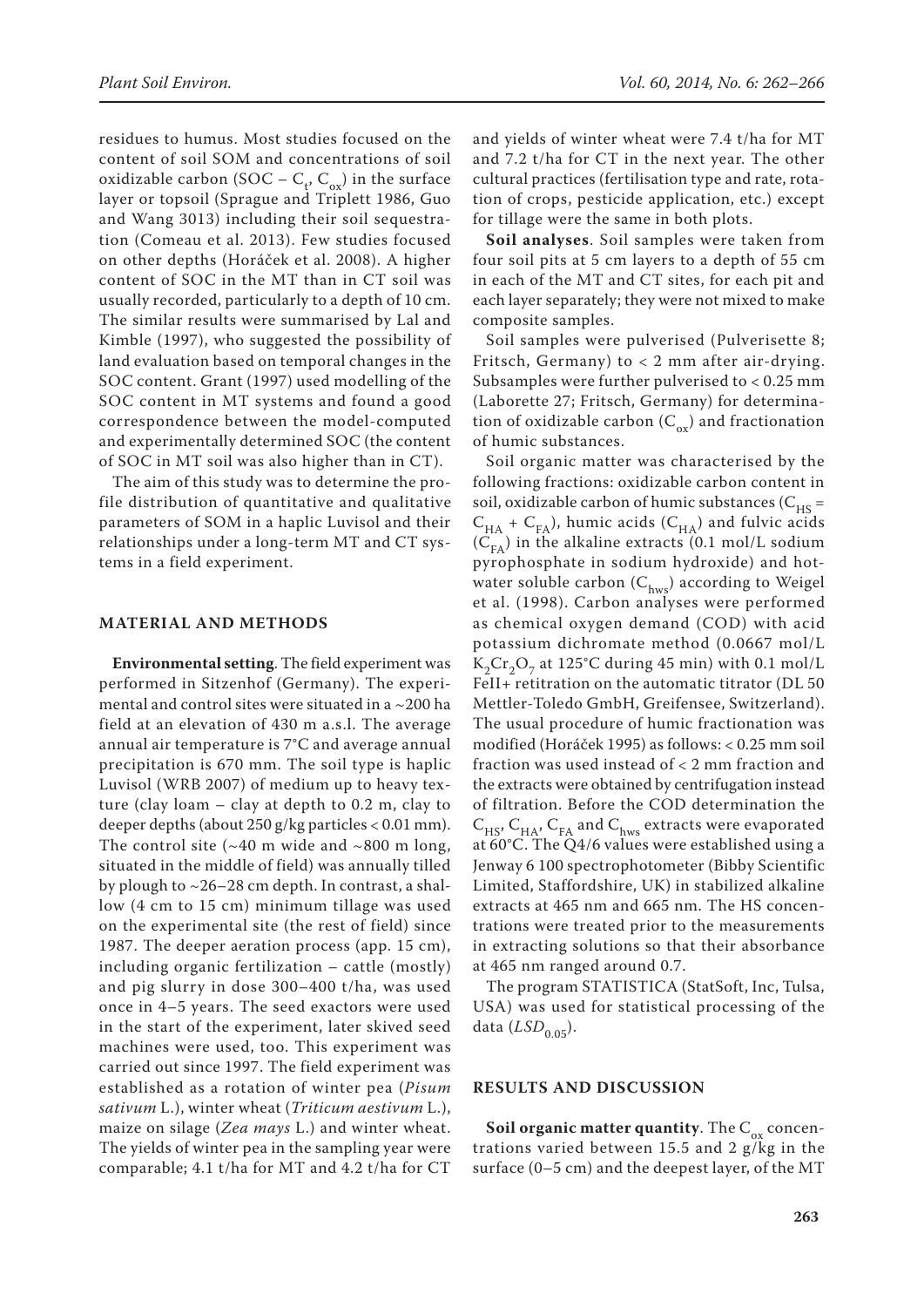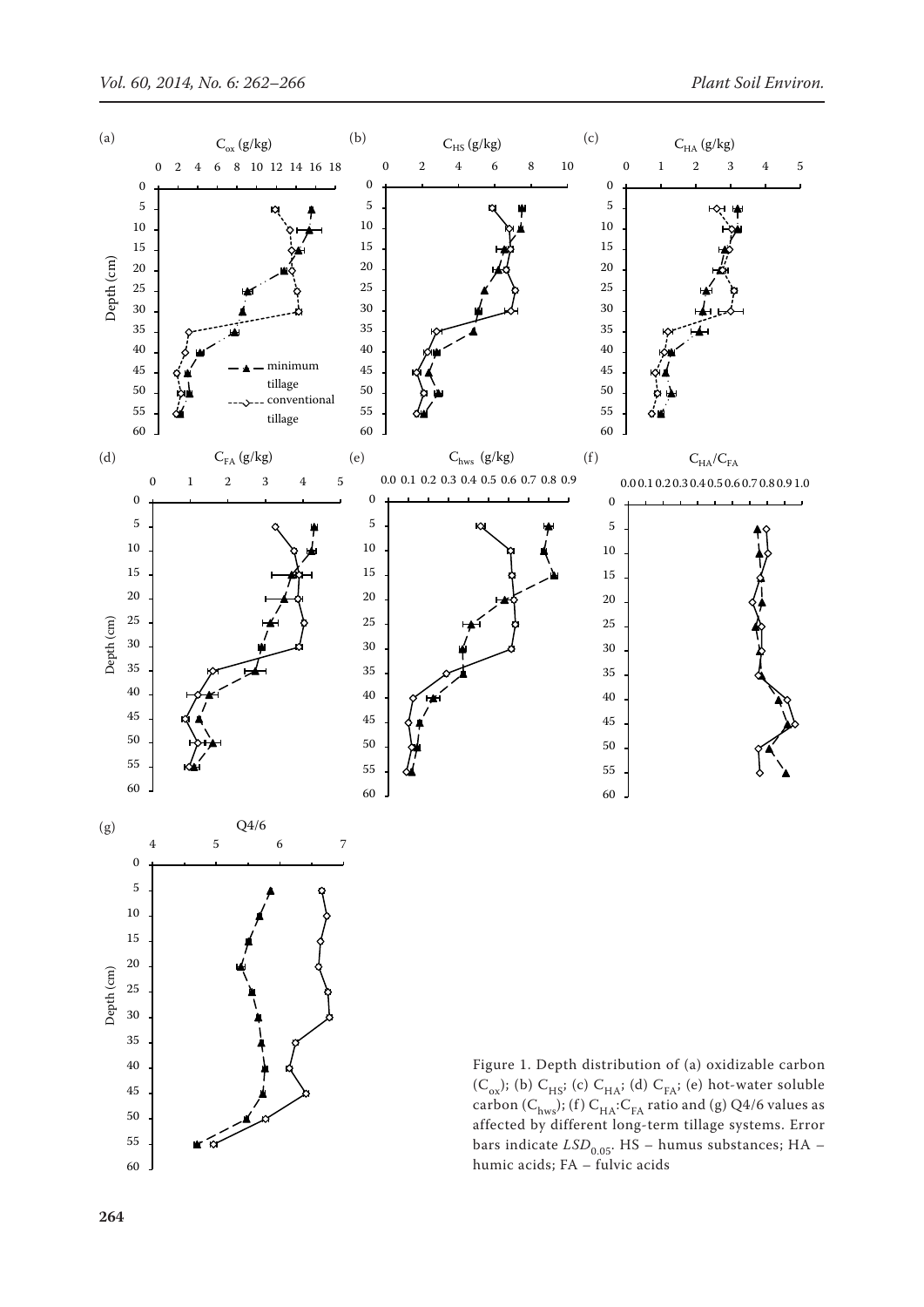soil profile, respectively, and decreased steadily with depth (Figure 1a). In the CT plots, the  $C_{ox}$ concentration was  $\sim$ 13 g/kg in the 0–30 cm layer and then steeply declined  $<$  2 g/kg in the deepest layer. The  $C_{ox}$  concentrations were comparable in both treatments to the 15–20 cm depth only, while higher  $C_{ox}$  values were found in the 0–15 cm depth and all deeper (30–55 cm) layers in the MT treatment, too. Our results suggested that neither primary nor secondary organic matters were accumulated in the surface layer during the long-term uninterrupted system of MT in this field experiment so markedly, which is in contrast to observations by Lal and Kimble (1997), Gosling et al. (2013). The data of  $C_{ox}$  and its components (see below) suggested that the plough system was performed deeper than is declaration, as well. The low  $C_{\alpha x}$  content in 0–10 cm layer of CT variant documented 'base' up to topsoil pronouncement.

The  $C_{HS}$  concentrations decreased steadily from soil surface to deeper layers in the MT (Figure 1b). The  $C_{HS}$  concentration was relatively stable in 0–30 cm layers (consistently with  $C_{ox}$ ) in the CT and then it decreased dramatically to low values, which were significantly lower than in the MT soil. Such a pattern suggested that humus substances were more uniformly distributed along the MT than CT profile. Sprague and Triplett (1986) or Kinsella (1998) reported similar results, even though some authors (e.g., Stevenson 1994, Comeau et al. 2013) believed that the  $C_{HS}$  concentration should be hardly influenced by soil tillage.

The  $C_{HA}$  concentrations (Figure 1c) showed a continually decreasing trend in the MT profile with a marked decrease in the 35–40 cm depth and a slight increase in the 45–55 cm layer (similarly to  $\text{C}_{\text{HS}}$  and  $\text{C}_{\text{FA}}$  ). In the CT below 30 cm  $\text{C}_{\text{HA}}$  dramatically decreased from nearly stable to extremely low values by comparison with the MT soil.

The content of fulvic acids (Figure 1d) showed a similar trend in the soil profile as  $C_{HA}$ .

The  $C_{\text{hws}}$  values usually represent a characteristic part of soil organic matter (Weigel et al. 1998, Kolář et al. 2009). The highest concentrations of  $C_{\text{hws}}$ were determined in the first three layers of MT then they steadily decreased from the surface to depth (Figure 1e). The stable concentration of  $C_{\text{hws}}$ in topsoil steeply decreased to low values below 35 cm in the CT variant and was lower than in the MT in all depths. It suggested not only the better soil aggregate stability (Milanovskiy et al. 2013) but also the higher amount of potentially miner-

alizable nitrogen (Weigel et al. 1998) in topsoil, as well as in the deeper layers of MT treatment.

The components of the soil organic carbon  $C_{H<sub>S</sub>}$ ,  $C_{FK}$ ,  $C_{HK}$ ,  $C_{hws}$  indicated generally higher concentrations and steadier distribution along the soil profile in the MT than in the CT. It means that many chemical properties in the MT profile, including soil structure (Franzlubers and Arshad 1996) and microbial activity (Wang et al. 2013), are influenced more positively than in the CT profile. It is very important for the soil edaphon that there is a sufficient amount of primary organic matter at relatively low depths of the MT profile as an energy source (Horáček et al. 2008).

**Soil organic matter quality**. Profile evaluation of a humic to fulvic acids ratio HA:FA as the most frequently used quality criterion of SOM and/or HS is rather complicated in this case. The value of HA:FA ratio (Figure 1f) increases at deeper layers both in the MT and CT variant, which would demonstrate an improvement of humus quality. But the actual reason is that there are hardly any primary organic matters at deeper layers and the reaming HS present at a relatively small amount are condensed to a lager extent. If the soil tillage systems are compared, better quality of HS is indicated by an HA:FA ratio for conventional tillage to 45 cm layer where this trend turns in favour of MT variant, but neither of the trends is statistically significant.

The values of colour quotients Q4/6 shown (Figure 1g) confirm higher condensation of aromatic nuclei of HS at deeper layers in both variants that was demonstrated by the HA:FA ratio, as well. In general, the values are relatively high and/or higher (especially in the topsoil) than those usually reported for the soil type concerned (Stevenson 1994). So, they indicate the lower quality of HS in both variants, and lowest in CT variant, which was confirmed also statistically. This seeming contradiction can be explained by generally low quality of SOM, which does not correspond to the given soil type.

It is possible to declare, that the quality of SOM expressed by the HA:FA ratio evaluated in total is comparable in both tillage systems. The quality of SOM expressed by the Q4/6 evaluated is better for the CT plot.

# **ACKNOWLEDGEMENTS**

Special thanks belong to Mr. Michael Horsch, who allowed us to take soil samples from this European unique trial carried out in a farming operation.